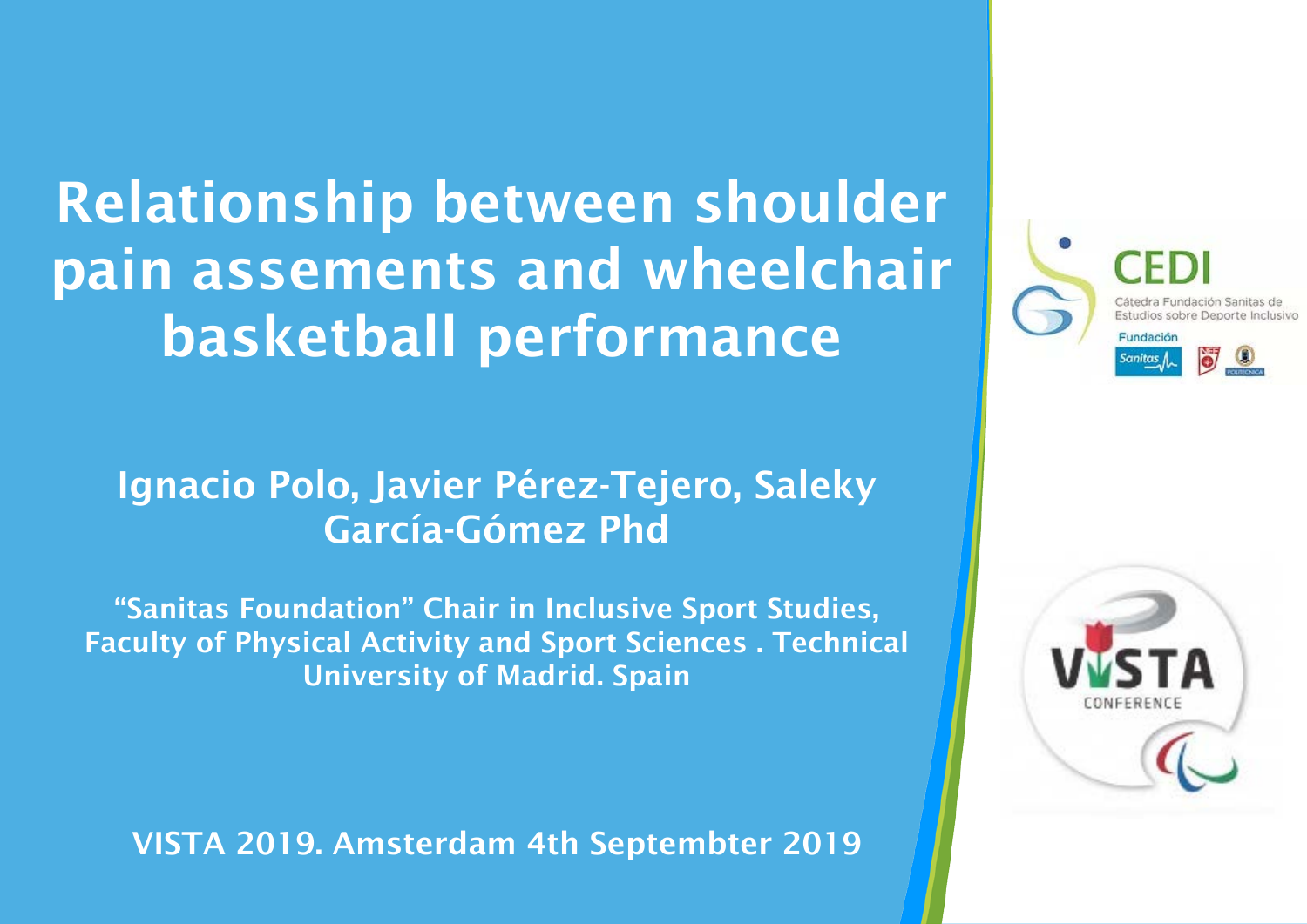#### 1. Introduction (1/3)



- $\triangleright$  Wheelchair Basketball (WB) players: spinal cord injury (SCI), congenital deformities, post – polio síndrome, lower limb amputation and orthopedics deformities
- $\triangleright$  Not all players who participate in WB use a wheelchair for activities of daily living (Pérez-Tejero & Castellanos; 2009)

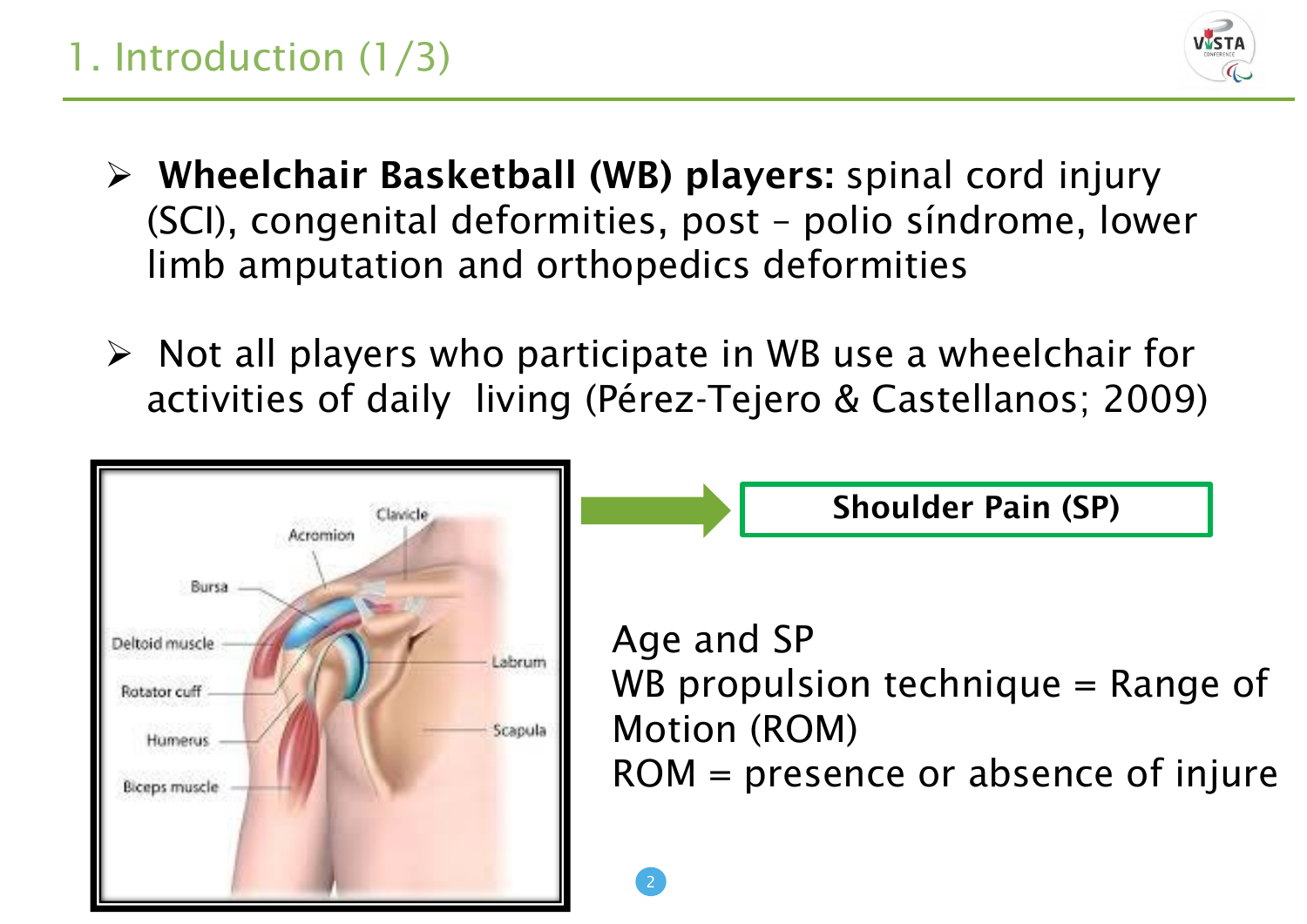

#### Shoulder Pain Index in Wheelchair Basketball player (SPI-WB)

- 1. Demographic data
- 2. Transfers
- 3. Pain related ADLs, distinguishing between wheelchair users and all participants
- 4. SP perception when performing sport skills (SS): shooting, pushing, rebounding or one-handed long pass, and other game situations

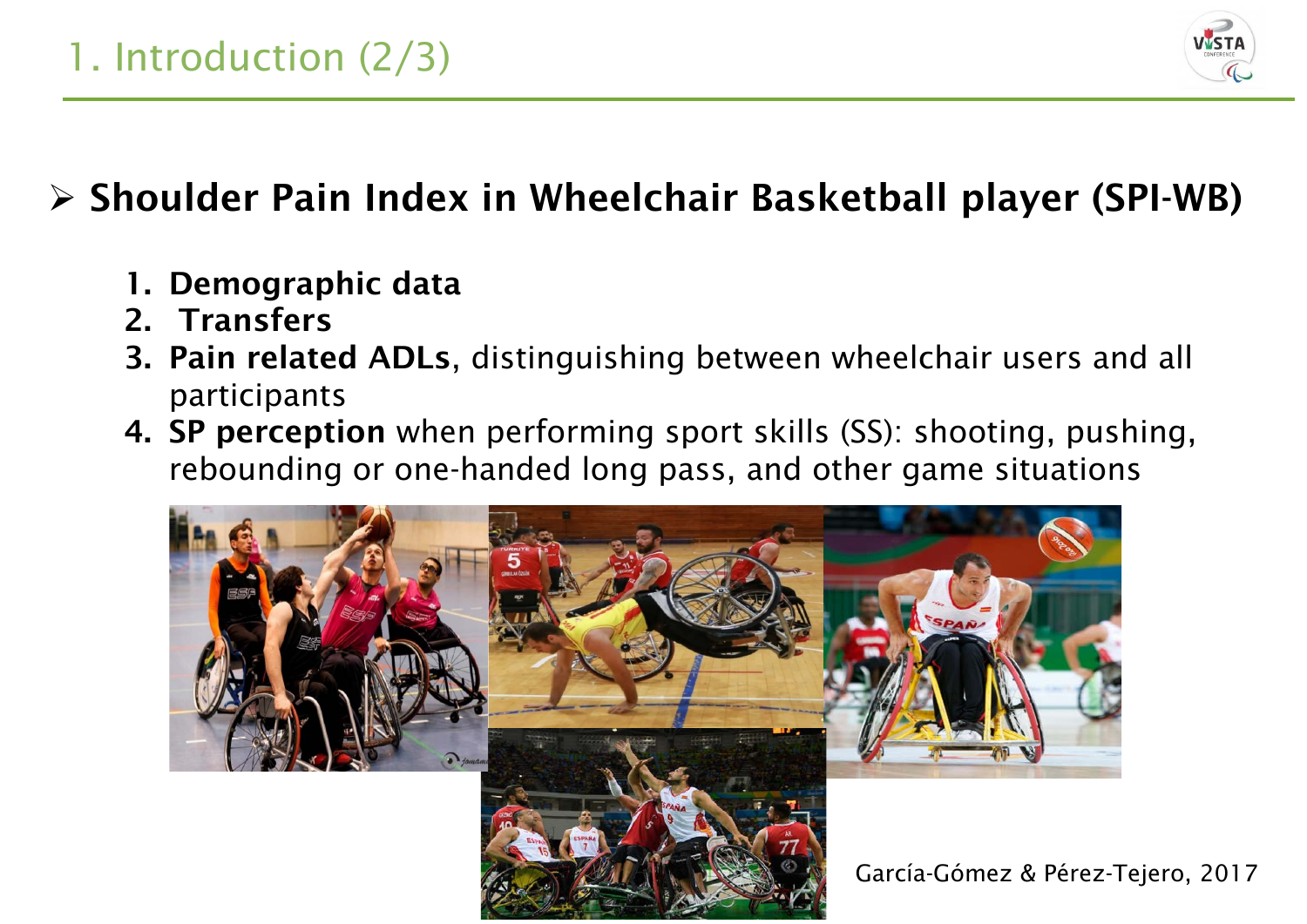

## $\triangleright$  WB Performance trough game-related statistics (GRS)

- 1. Functional class (Pérez-Tejero & Pinilla, 2015; Vanlandewijck, Verellen, y Tweedy, 2011)
- 2. Winning and losing teams (Gómez, Pérez, Molik, Szyman, y Sampaio; 2014)

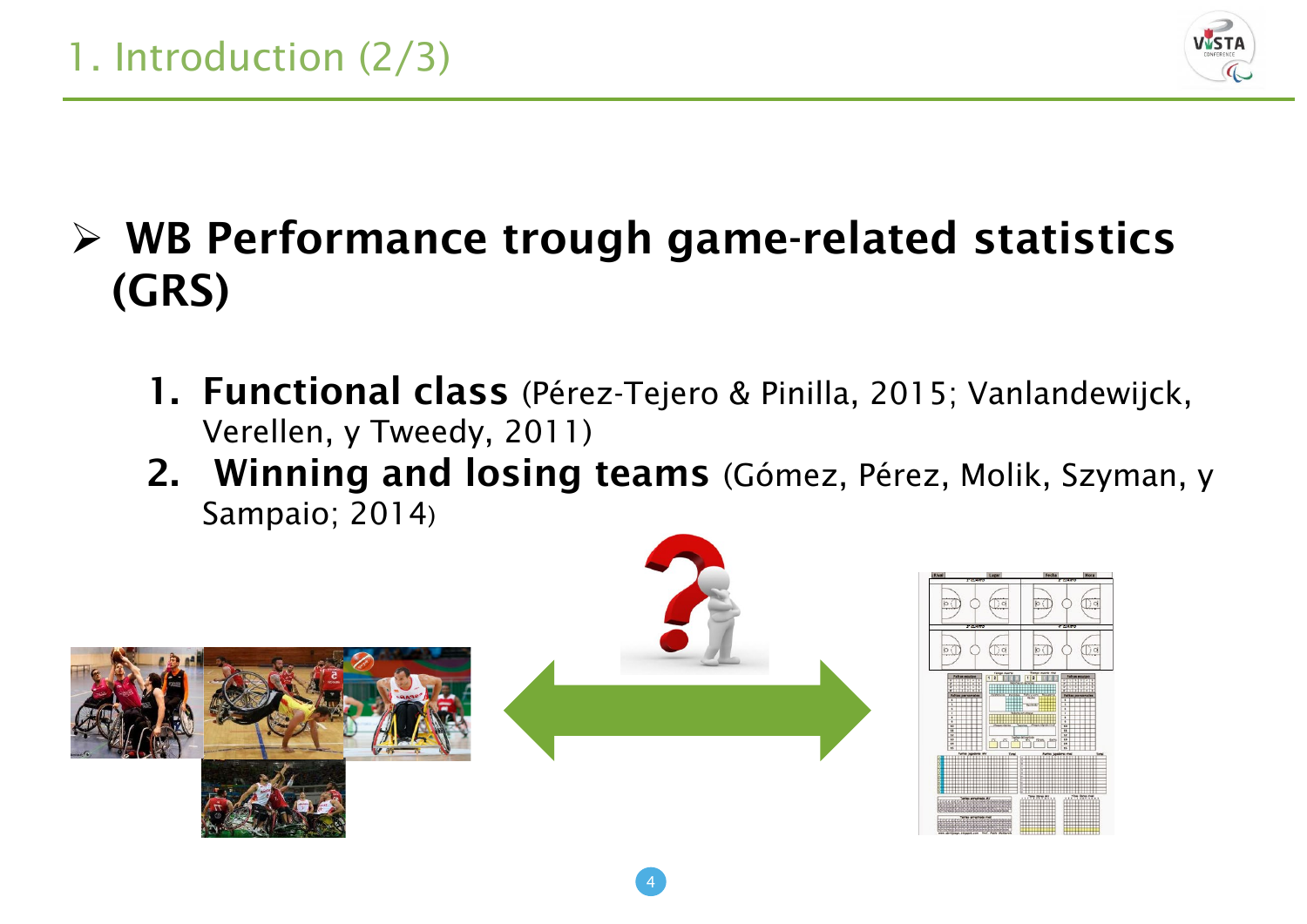

#### **Objective**

## *To analyze the relationship between shoulder pain assements and wheelchair basketball performance trough game-related statistics*

5

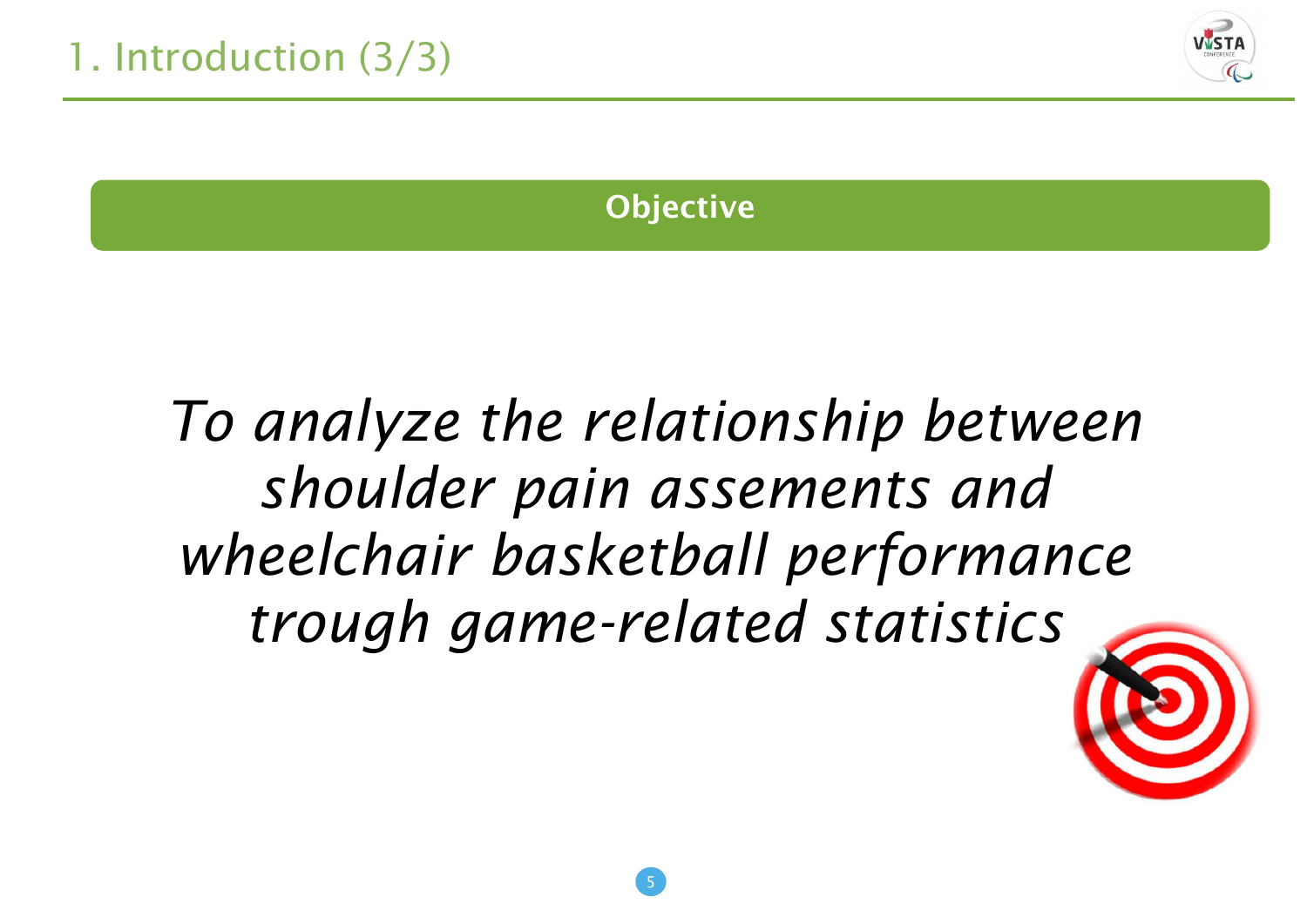#### 2. Method



#### **WB PLAYERS**

- 12 WB players from the elite Spanish selection male
- Age between 18 to 42 years  $(29.9\pm7.05)$
- Shoulder Pain Index for Wheelchair Basketball (SPI-WB) (Curtis et al; 1995 and García-Gómez et al., 2019)
- 4 items related to SP perception when performing specific WB skills: shooting, pushing, rebounding or one-handed long pass during game situation
- Performance through GRS: total shoots, offensive and defensive rebounds, total rebounds, assists, blocks and total points
- European Championships (Fránkcfort, Germany): 8 games
- Variables were relativized per 40 minutes
- **Sperman test: correlations between SP and GRS**
- **r-value (effect size):** (r> 0.1=small,  $r > 0.3$  = medium and  $r > 0.5$  = large) (Hopkins, 2002)
- PASW statistics 20 (SPSS Inc., Chicago, IL, USA).
- $P < 0.05$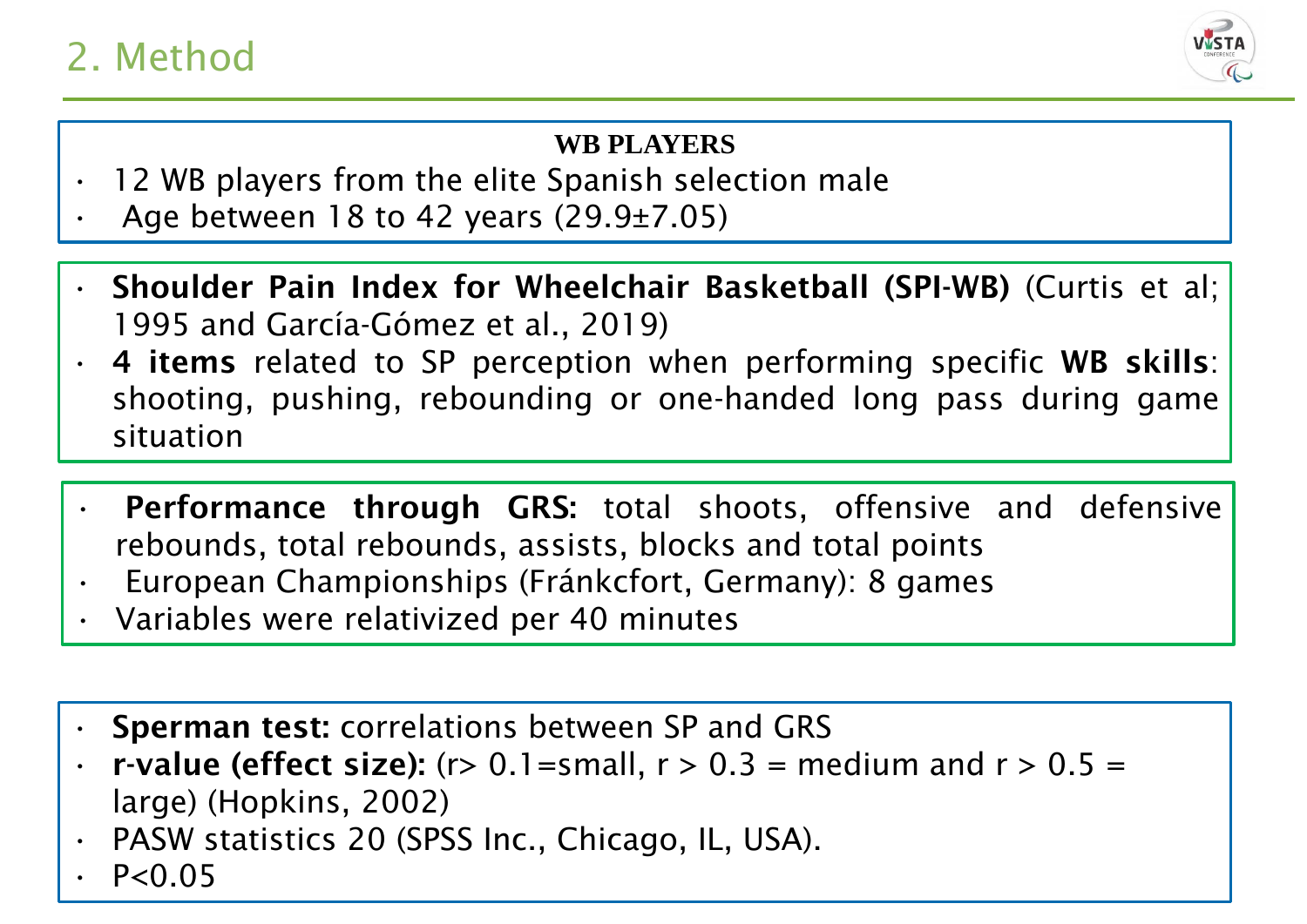



Total shoots ( $r = -0.619$ ,  $p < 0.05$ ) Assists ( $r = -0.684$ ,  $p < 0.05$ ) Total points per players during the game  $(r = -0.582, p < 0.05)$ 





Total shoots ( $r = -0.760$ ,  $p < 0.05$ ) Total points per players during the game  $(r = -0.760, p < 0.05)$ 

#### More  $SP =$  less performance

7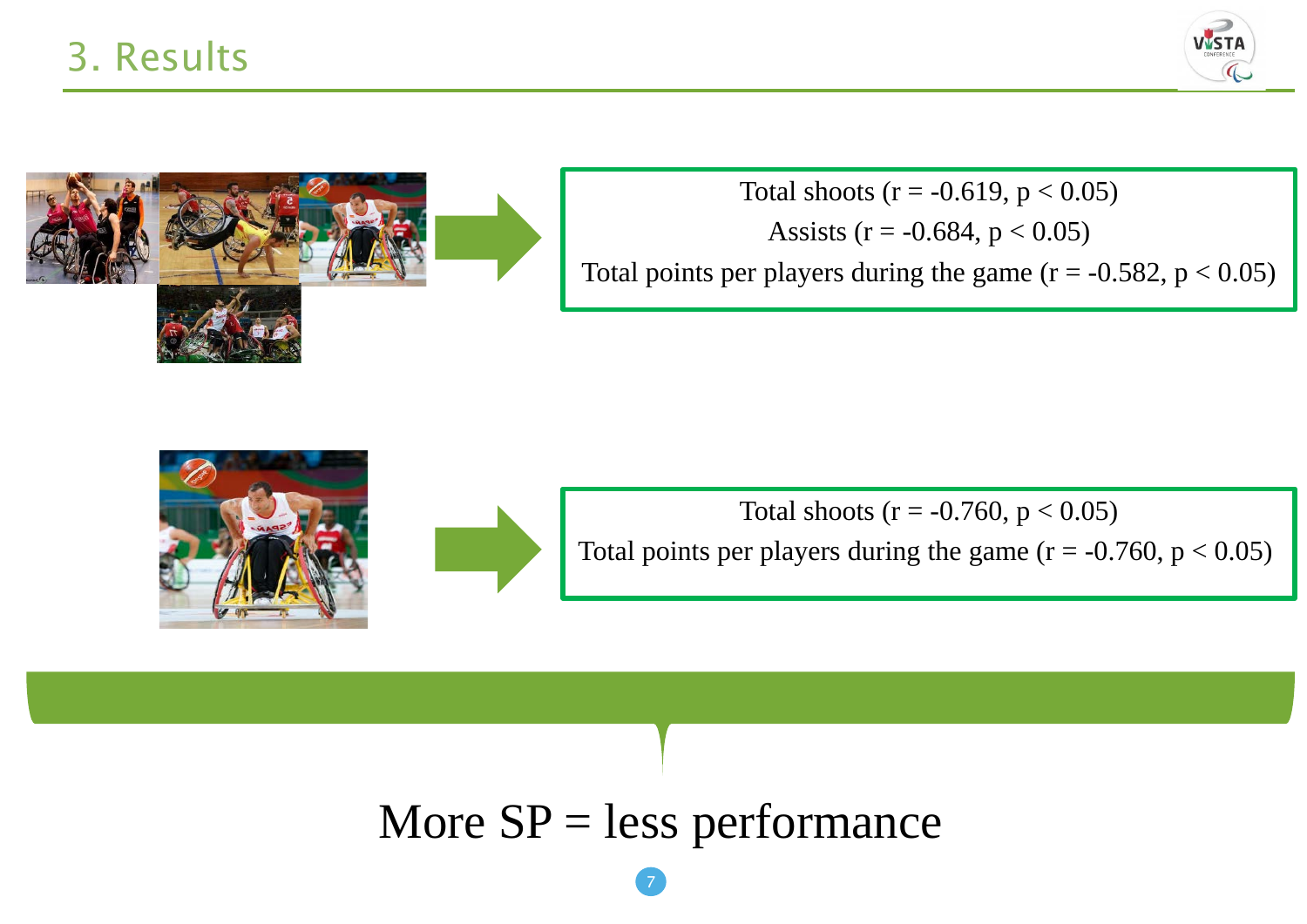

- $\triangleright$  Similar with previous studies, these results shows how SP could have a negative relationship with WB sport skill (García-Gómez & Pérez-Tejero, 2017), specifically WB performance
- How an adequate strategy to screen shoulder condition could have a correlation with the WB performance (Dutton, 2019)
- According to this results and other studies (García-Gómez and Pérez-Tejero, 2016; Wessels et al., 2013) the correlation between SP and joint mobility could affect WB skills performance.
- $\triangleright$  Preventive shoulder health programs must be implemented along preparation period together with specific strength trainng (García-Gómez et al., 2019)

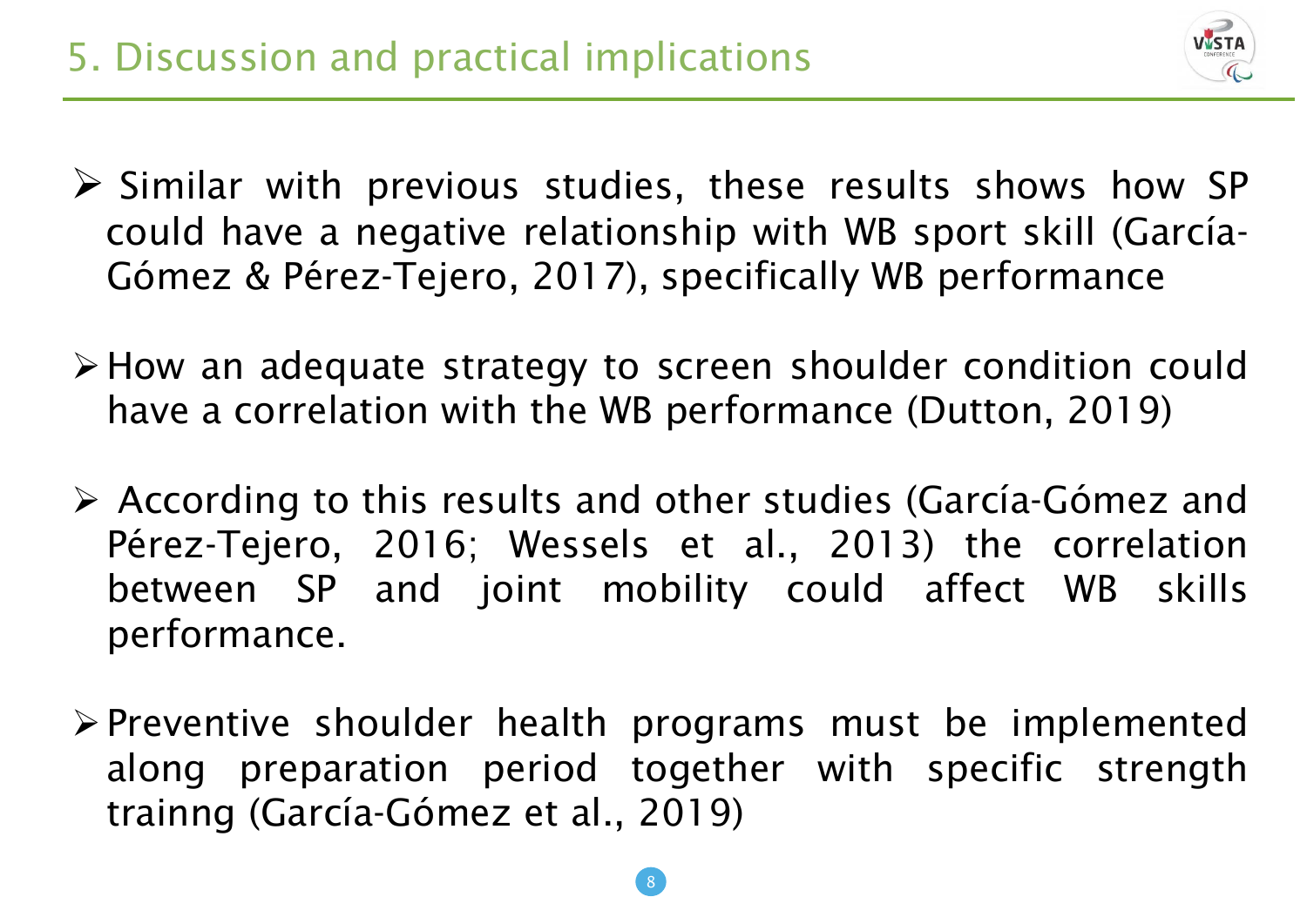

- $\triangleright$  The findings of this study provide a first step of the relationship between shoulder pain and WB performance.
- Gender issues and more sample are needed in the future to 1address this topic, and also to guide training advice.